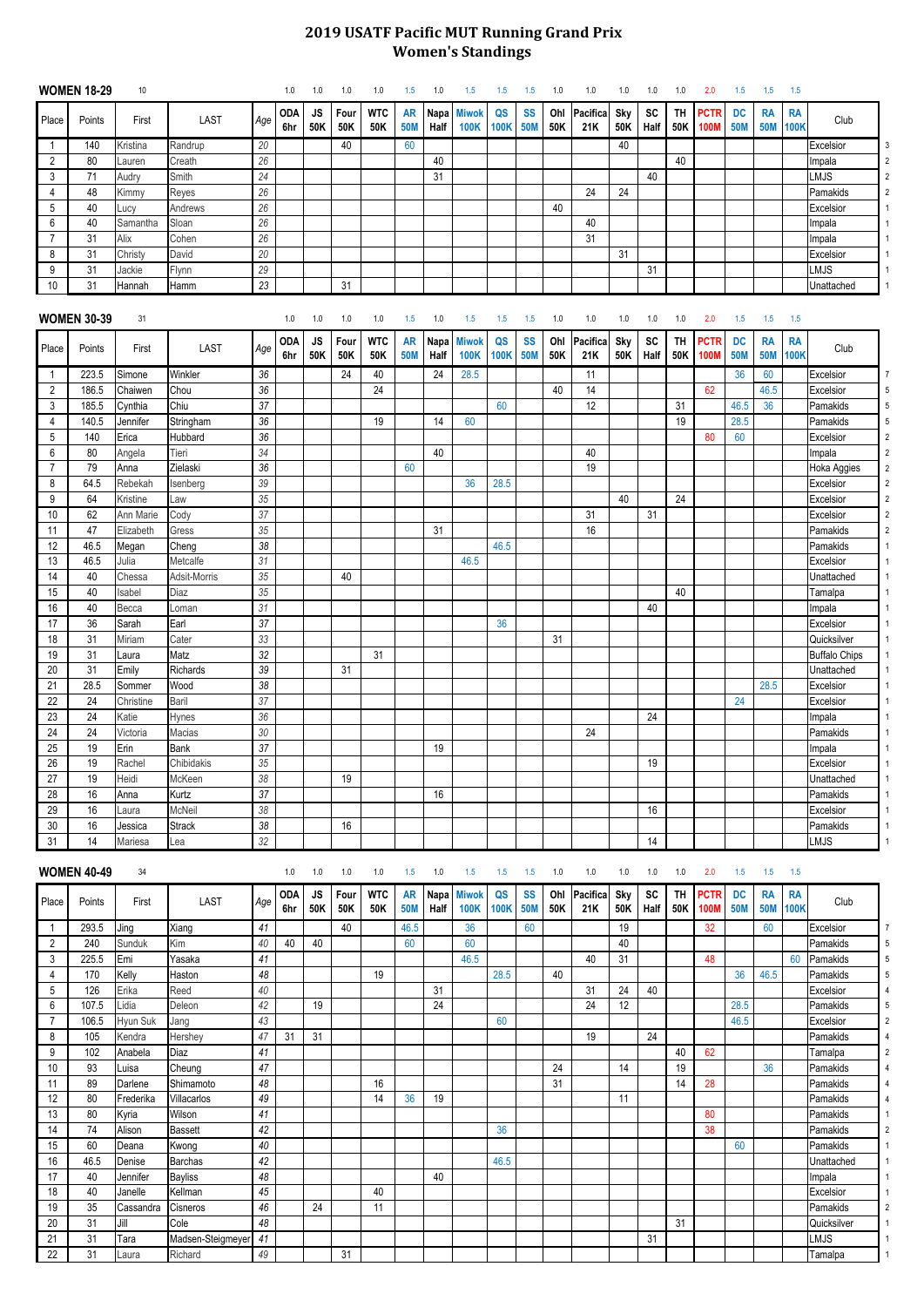| 23             | 31                           | Ohnmar      | Shin            | 46     |                          |                         |                    | 31                       |                                |                            |                                    |                          |                                |                   |                        |                          |                          |                         |                                   |                                |                                |                                 | Excelsior                |                |
|----------------|------------------------------|-------------|-----------------|--------|--------------------------|-------------------------|--------------------|--------------------------|--------------------------------|----------------------------|------------------------------------|--------------------------|--------------------------------|-------------------|------------------------|--------------------------|--------------------------|-------------------------|-----------------------------------|--------------------------------|--------------------------------|---------------------------------|--------------------------|----------------|
| 24             | 28.5                         | Erica       | Teicheira       | 48     |                          |                         |                    |                          |                                |                            |                                    |                          |                                |                   |                        |                          |                          |                         |                                   |                                | 28.5                           |                                 | Excelsior                |                |
| 25             | 28.5                         | Christine   | Velasquez       | 46     |                          |                         |                    |                          |                                |                            | 28.5                               |                          |                                |                   |                        |                          |                          |                         |                                   |                                |                                |                                 | Excelsior                |                |
| 26             | 24                           | Mary        | Churchhill      | 43     |                          |                         |                    | 24                       |                                |                            |                                    |                          |                                |                   |                        |                          |                          |                         |                                   |                                |                                |                                 | Tamalpa                  |                |
| 27             | 24                           | Heather     | Johnson         | 48     |                          |                         |                    |                          |                                |                            |                                    |                          |                                |                   |                        |                          |                          | 24                      |                                   |                                |                                |                                 | Pamakids                 |                |
| 28             | 19                           | Ashley      | Hazel           | 41     |                          |                         |                    |                          |                                |                            |                                    |                          |                                |                   |                        |                          | 19                       |                         |                                   |                                |                                |                                 | Excelsior                |                |
| 29             | 16                           |             |                 | 48     |                          |                         |                    |                          |                                |                            |                                    |                          |                                |                   | 16                     |                          |                          |                         |                                   |                                |                                |                                 | Excelsior                |                |
|                |                              | Christy     | Bentivoglio     |        |                          |                         |                    |                          |                                |                            |                                    |                          |                                |                   |                        |                          |                          |                         |                                   |                                |                                |                                 |                          |                |
| 30             | 16                           | Annette     | Mensonides      | 49     |                          |                         |                    |                          |                                |                            |                                    |                          |                                |                   |                        |                          |                          | 16                      |                                   |                                |                                |                                 | <b>Buffalo Chips</b>     |                |
| 31             | 16                           | Monica      | Vasquez         | 48     |                          |                         |                    |                          |                                |                            |                                    |                          |                                |                   |                        |                          | 16                       |                         |                                   |                                |                                |                                 | Excelsior                |                |
| 32             | 16                           | Linda       | Willits         | 47     |                          |                         |                    |                          |                                |                            |                                    |                          |                                |                   |                        | 16                       |                          |                         |                                   |                                |                                |                                 | Excelsior                |                |
| 33             | 12                           | Stephanie   | Davies          | 49     |                          |                         |                    | 12                       |                                |                            |                                    |                          |                                |                   |                        |                          |                          |                         |                                   |                                |                                |                                 | Unattached               |                |
| 34             | 12                           | Minel       | Diaz            | 44     |                          |                         |                    |                          |                                |                            |                                    |                          |                                |                   |                        |                          |                          | 12                      |                                   |                                |                                |                                 | Quicksilver              |                |
| Place          | <b>WOMEN 50-59</b><br>Points | 27<br>First | <b>LAST</b>     | Age    | 1.0<br><b>ODA</b><br>6hr | 1.0<br><b>JS</b><br>50K | 1.0<br>Four<br>50K | 1.0<br><b>WTC</b><br>50K | 1.5<br><b>AR</b><br><b>50M</b> | 1.0<br>Napa<br>Half        | 1.5<br><b>Miwok</b><br><b>100K</b> | 1.5<br>QS<br><b>100K</b> | 1.5<br><b>SS</b><br><b>50M</b> | 1.0<br>Ohl<br>50K | 1.0<br>Pacifica<br>21K | 1.0<br><b>Sky</b><br>50K | 1.0<br><b>SC</b><br>Half | 1.0<br><b>TH</b><br>50K | 2.0<br><b>PCTR</b><br><b>100M</b> | 1.5<br><b>DC</b><br><b>50M</b> | 1.5<br><b>RA</b><br><b>50M</b> | 1.5<br><b>RA</b><br><b>100K</b> | Club                     |                |
|                |                              |             |                 |        |                          |                         |                    |                          |                                |                            |                                    |                          |                                |                   |                        |                          |                          |                         |                                   |                                |                                |                                 |                          |                |
| $\overline{1}$ | 304                          | Kristine    | <b>Barrios</b>  | 54     |                          |                         |                    |                          |                                | 40                         |                                    |                          |                                | 40                | 40                     | 24                       | 40                       |                         |                                   | 60                             | 60                             |                                 | <b>LMJS</b>              | 6              |
| $\overline{2}$ | 277.5                        | Louise      | <b>Stephens</b> | 53     |                          | 40                      |                    | 31                       | 60                             |                            |                                    | 60                       |                                |                   |                        | 40                       |                          |                         |                                   |                                | 46.5                           |                                 | Pamakids                 |                |
| 3              | 60                           | Lisa        | Cross           | 57     |                          |                         |                    |                          |                                |                            | 60                                 |                          |                                |                   |                        |                          |                          |                         |                                   |                                |                                |                                 | <b>LMJS</b>              |                |
| 4              | 60                           | Roxanne     | Woodhouse       | 56     |                          |                         |                    |                          |                                |                            |                                    |                          | 60                             |                   |                        |                          |                          |                         |                                   |                                |                                |                                 | Excelsior                |                |
| 5              | 55                           | Annemiek    | Hamelinck       | 50     |                          |                         |                    |                          |                                | 24                         |                                    |                          |                                |                   |                        | 31                       |                          |                         |                                   |                                |                                |                                 | Excelsior                | $\overline{2}$ |
| 6              | 55                           | Jeanine     | Holmlund        | 54     |                          |                         |                    |                          |                                | 31                         |                                    |                          |                                |                   | 24                     |                          |                          |                         |                                   |                                |                                |                                 | <b>LMJS</b>              | $\overline{2}$ |
| 7              | 52                           | Ramona      | Vogt            | 55     |                          |                         |                    |                          | 36                             |                            |                                    |                          |                                |                   |                        | 16                       |                          |                         |                                   |                                |                                |                                 | Excelsior                | $\overline{2}$ |
| 8              | 47                           | Karen       | Romagnoli       | 56     |                          |                         |                    |                          |                                |                            |                                    |                          |                                |                   | 16                     |                          | 31                       |                         |                                   |                                |                                |                                 | <b>LMJS</b>              | $\overline{2}$ |
| 9              | 46.5                         | Michal      | Dallas          | 51     |                          |                         |                    |                          | 46.5                           |                            |                                    |                          |                                |                   |                        |                          |                          |                         |                                   |                                |                                |                                 | <b>Buffalo Chips</b>     |                |
| 10             | 46.5                         | Kim         | Kortz           | 54     |                          |                         |                    |                          |                                |                            |                                    |                          | 46.5                           |                   |                        |                          |                          |                         |                                   |                                |                                |                                 | Excelsior                |                |
| 11             | 45                           | Verity      | Breen           | 52     |                          |                         |                    |                          |                                | 14                         |                                    |                          |                                | 31                |                        |                          |                          |                         |                                   |                                |                                |                                 | Tamalpa                  | $\overline{2}$ |
| 12             | 43                           | Lani        | Teshima         | 56     |                          |                         |                    | 19                       |                                |                            |                                    |                          |                                |                   |                        |                          | 24                       |                         |                                   |                                |                                |                                 | Excelsior                | $\overline{2}$ |
| 13             | 40                           | <b>Bree</b> | Lambert         | 50     |                          |                         | 40                 |                          |                                |                            |                                    |                          |                                |                   |                        |                          |                          |                         |                                   |                                |                                |                                 | Quicksilver              |                |
| 14             | 40                           | Kristi      | Rossi           | 50     |                          |                         |                    | 40                       |                                |                            |                                    |                          |                                |                   |                        |                          |                          |                         |                                   |                                |                                |                                 | Impala                   |                |
| 15             | 40                           | Loma        | Tomson          | 54     |                          |                         |                    |                          |                                |                            |                                    |                          |                                |                   |                        |                          |                          | 40                      |                                   |                                |                                |                                 | Impala                   |                |
| 16             | 36                           | Jayne       | Peterlin        | 52     |                          |                         |                    |                          |                                |                            |                                    |                          | 36                             |                   |                        |                          |                          |                         |                                   |                                |                                |                                 | Excelsior                |                |
| 17             | 32                           | Annette     | Lee             | 59     |                          |                         |                    | 16                       |                                | 16                         |                                    |                          |                                |                   |                        |                          |                          |                         |                                   |                                |                                |                                 | <b>LMJS</b>              | $\overline{2}$ |
| 18             | 31                           | Allegra     | Kim             | 50     |                          |                         | 31                 |                          |                                |                            |                                    |                          |                                |                   |                        |                          |                          |                         |                                   |                                |                                |                                 | <b>LMJS</b>              |                |
|                | 31                           |             |                 | 52     |                          |                         |                    |                          |                                |                            |                                    |                          |                                |                   |                        |                          |                          |                         |                                   |                                |                                |                                 |                          |                |
| 19             |                              | Angie       | Longworth       |        |                          |                         |                    |                          |                                |                            |                                    |                          |                                |                   | 31                     |                          |                          |                         |                                   |                                |                                |                                 | Impala                   |                |
| 20             | 31                           | Waiman      | Yip             | 56     |                          | 31                      |                    |                          |                                |                            |                                    |                          |                                |                   |                        |                          |                          |                         |                                   |                                |                                |                                 | <b>Buffalo Chips</b>     |                |
| 21             | 28.5                         | JoAnn       | Ellero          | $50\,$ |                          |                         |                    |                          |                                |                            |                                    |                          | 28.5                           |                   |                        |                          |                          |                         |                                   |                                |                                |                                 | Excelsior                | $\overline{1}$ |
| 22             | 26                           | Jennifer    | Watters         | 58     |                          |                         |                    |                          |                                | 12                         |                                    |                          |                                |                   |                        | 14                       |                          |                         |                                   |                                |                                |                                 | <b>LMJS</b>              | $\overline{2}$ |
| 23             | 24                           | Bridgette   | Holzapple       | 55     |                          |                         |                    | 24                       |                                |                            |                                    |                          |                                |                   |                        |                          |                          |                         |                                   |                                |                                |                                 | <b>Buffalo Chips</b>     |                |
| 24             | 19                           | Lucy        | Cheng           | 54     |                          |                         |                    |                          |                                |                            |                                    |                          |                                |                   |                        | 19                       |                          |                         |                                   |                                |                                |                                 | Pamakids                 |                |
| 25             | 19                           | Fiona       | McCusker        | 52     |                          |                         |                    |                          |                                | 19                         |                                    |                          |                                |                   |                        |                          |                          |                         |                                   |                                |                                |                                 | Excelsior                |                |
| 26             | 19                           | Riya        | Young           | 52     |                          |                         |                    |                          |                                |                            |                                    |                          |                                |                   | 19                     |                          |                          |                         |                                   |                                |                                |                                 | Pamakids                 |                |
| 27             | 11                           | Carmel      | Pena            | 52     |                          |                         |                    |                          |                                | 11                         |                                    |                          |                                |                   |                        |                          |                          |                         |                                   |                                |                                |                                 | Pamakids                 |                |
| Place          | <b>WOMEN 60-69</b><br>Points | 12<br>First | <b>LAST</b>     | Age    | 1.0<br><b>ODA</b><br>6hr | 1.0<br><b>JS</b><br>50K | 1.0<br>Four<br>50K | 1.0<br><b>WTC</b><br>50K | 1.5<br><b>AR</b><br><b>50M</b> | 1.0<br><b>Napa</b><br>Half | 1.5<br><b>Miwok</b><br><b>100K</b> | 1.5<br>QS<br><b>100K</b> | 1.5<br><b>SS</b><br><b>50M</b> | 1.0<br>Ohl<br>50K | 1.0<br>Pacifica<br>21K | 1.0<br><b>Sky</b><br>50K | 1.0<br><b>SC</b><br>Half | 1.0<br><b>TH</b><br>50K | 2.0<br><b>PCTR</b><br><b>100M</b> | 1.5<br><b>DC</b><br><b>50M</b> | 1.5<br><b>RA</b><br><b>50M</b> | 1.5<br><b>RA</b><br><b>100K</b> | Club                     |                |
| $\overline{1}$ | 186.5                        | Karen       | Bonnett-Natraj  | 62     |                          |                         | 40                 | 40                       | 46.5                           |                            |                                    | 60                       |                                |                   |                        |                          |                          |                         |                                   |                                |                                |                                 | Quicksilver              | 4              |
| $\overline{2}$ | 80                           | Noriko      | Bazeley         | 60     |                          | 40                      |                    |                          |                                | 40                         |                                    |                          |                                |                   |                        |                          |                          |                         |                                   |                                |                                |                                 | Pamakids                 | $\overline{2}$ |
|                |                              |             |                 | 61     |                          |                         |                    |                          |                                |                            |                                    |                          |                                |                   |                        |                          |                          |                         |                                   |                                |                                |                                 |                          |                |
| 3              | 71                           | Christine   | Chapon          |        |                          |                         |                    |                          |                                |                            |                                    |                          |                                |                   |                        |                          | 31                       | 40                      |                                   |                                |                                |                                 | <b>LMJS</b>              | $\overline{2}$ |
| $\overline{4}$ | 60                           | Angie       | Pozzi           | 60     |                          |                         |                    |                          | 60                             |                            |                                    |                          |                                |                   |                        |                          |                          |                         |                                   |                                |                                |                                 | <b>River City Rebels</b> |                |
| 5              | 55                           | Annette     | Lee             | 60     |                          |                         |                    |                          |                                |                            |                                    |                          |                                |                   | 31                     |                          |                          | 24                      |                                   |                                |                                |                                 | <b>LMJS</b>              | $\overline{2}$ |
| $6\,$          | 40                           | Mo          | <b>Bartley</b>  | 64     |                          |                         |                    |                          |                                |                            |                                    |                          |                                |                   | 40                     |                          |                          |                         |                                   |                                |                                |                                 | Impala                   |                |

7 40 Diana Fitzpatrick *61* 40 Impala 1 8 31 Jeri Howland *63* 31 Tamalpa 1

| 9               | 31                 | Nola        | Kinaston | 61  |                   |                  | 31          |                   |                         |      |                           |                   |                         |            |                 |            |                   |                  |                            |                         |                         |                   | Unattached  |  |
|-----------------|--------------------|-------------|----------|-----|-------------------|------------------|-------------|-------------------|-------------------------|------|---------------------------|-------------------|-------------------------|------------|-----------------|------------|-------------------|------------------|----------------------------|-------------------------|-------------------------|-------------------|-------------|--|
| 10 <sup>°</sup> | 31                 | Karen       | Lozano   | 60  |                   | 31               |             |                   |                         |      |                           |                   |                         |            |                 |            |                   |                  |                            |                         |                         |                   | Unattached  |  |
| 11              | 24                 | Sharlet     | Gilbert  | 68  |                   |                  |             |                   |                         |      |                           |                   |                         |            |                 |            | 24                |                  |                            |                         |                         |                   | <b>LMJS</b> |  |
| 12              | 19                 | Kat         | Powell   | 68  |                   |                  |             |                   |                         |      |                           |                   |                         |            |                 |            | 19                |                  |                            |                         |                         |                   | Quicksilver |  |
|                 | <b>WOMEN 70-79</b> | 0           |          |     | 1.0               | 1.0              | 1.0         | 1.0               | 1.5                     | 1.0  | 1.5                       | 1.5               | 1.5                     | 1.0        | 1.0             | 1.0        | 1.0               | 1.0              | 2.0                        | 1.5                     | 1.5                     | 1.5               |             |  |
| Place           | Points             | First       | LAST     | Age | <b>ODA</b><br>6hr | <b>JS</b><br>50K | Four<br>50K | <b>WTC</b><br>50K | <b>AR</b><br><b>50M</b> | Half | Napa Miwok<br><b>100K</b> | QS<br><b>100K</b> | <b>SS</b><br><b>50M</b> | Ohl<br>50K | Pacifica<br>21K | Sky<br>50K | <b>SC</b><br>Half | <b>TH</b><br>50K | <b>PCTR</b><br>100M 50M    | <b>DC</b>               | <b>RA</b><br><b>50M</b> | <b>RA</b><br>100K | Club        |  |
|                 |                    |             |          |     |                   |                  |             |                   |                         |      |                           |                   |                         |            |                 |            |                   |                  |                            |                         |                         |                   |             |  |
|                 | <b>WOMEN 80-89</b> | $\mathbf 0$ |          |     | 1.0               | 1.0              | 1.0         | 1.0               | 1.5                     | 1.0  | 1.5                       | 1.5               | 1.5                     | 1.0        | 1.0             | 1.0        | 1.0               | 1.0              | 2.0                        | 1.5                     | 1.5                     | 1.5               |             |  |
| Place           | Points             | First       | LAST     | Age | <b>ODA</b><br>6hr | <b>JS</b><br>50K | Four<br>50K | <b>WTC</b><br>50K | <b>AR</b><br><b>50M</b> | Half | Napa Miwok<br><b>100K</b> | QS<br><b>100K</b> | <b>SS</b><br><b>50M</b> | Ohl<br>50K | Pacifica<br>21K | Sky<br>50K | <b>SC</b><br>Half | <b>TH</b><br>50K | <b>PCTR</b><br><b>100M</b> | <b>DC</b><br><b>50M</b> | <b>RA</b><br><b>50M</b> | <b>RA</b><br>100K | Club        |  |
|                 |                    |             |          |     |                   |                  |             |                   |                         |      |                           |                   |                         |            |                 |            |                   |                  |                            |                         |                         |                   |             |  |
|                 |                    |             |          |     | $\overline{2}$    | 8                | 13          | 18                | 10 <sup>°</sup>         | 21   | 9                         | 10                | 5                       | 8          | 23              | 18         | 20                | 16               | 8                          | 10                      | 10                      |                   |             |  |